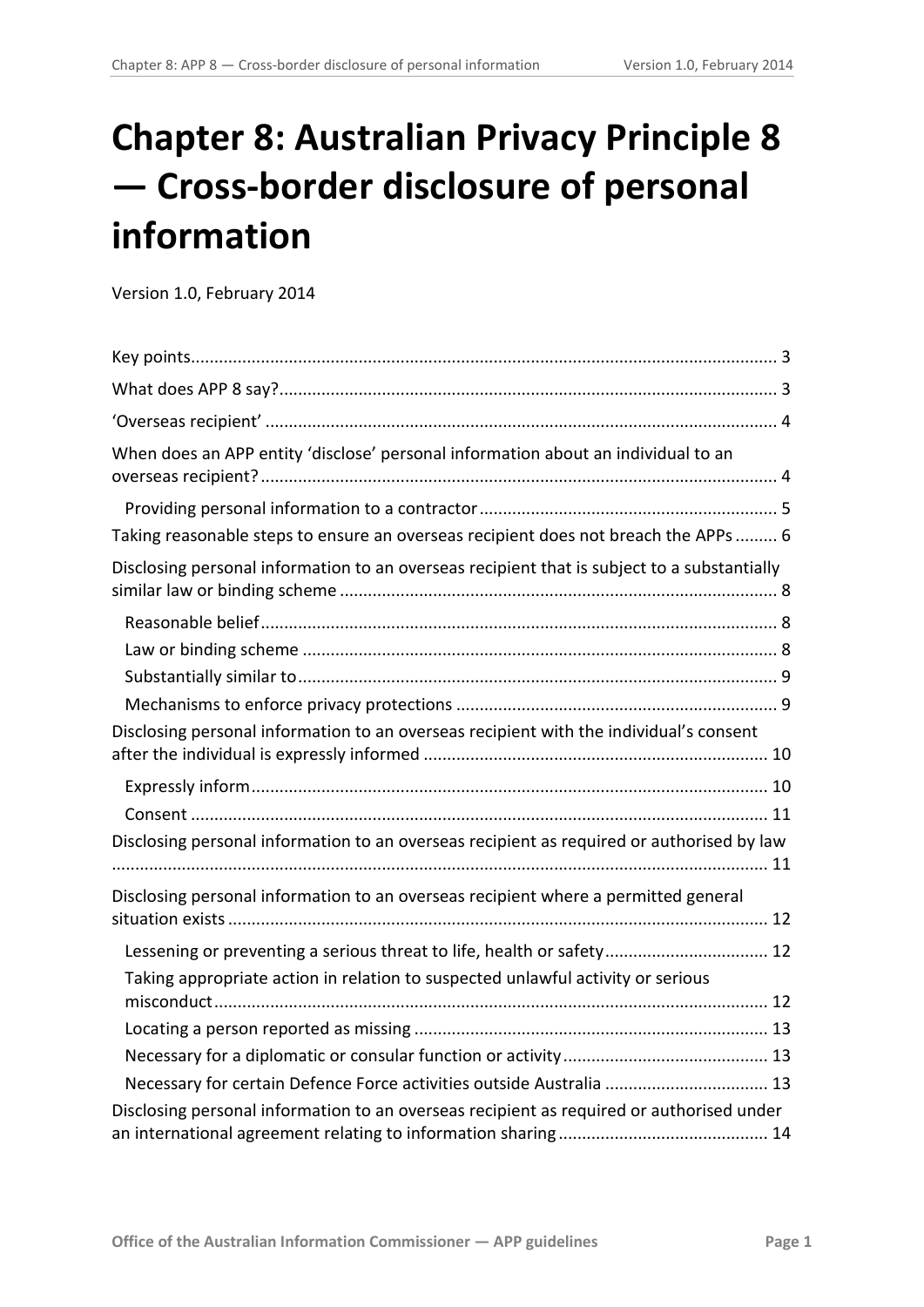| Disclosing personal information to an overseas recipient for an enforcement related |  |
|-------------------------------------------------------------------------------------|--|
| When is an APP entity accountable for personal information that it discloses to an  |  |
|                                                                                     |  |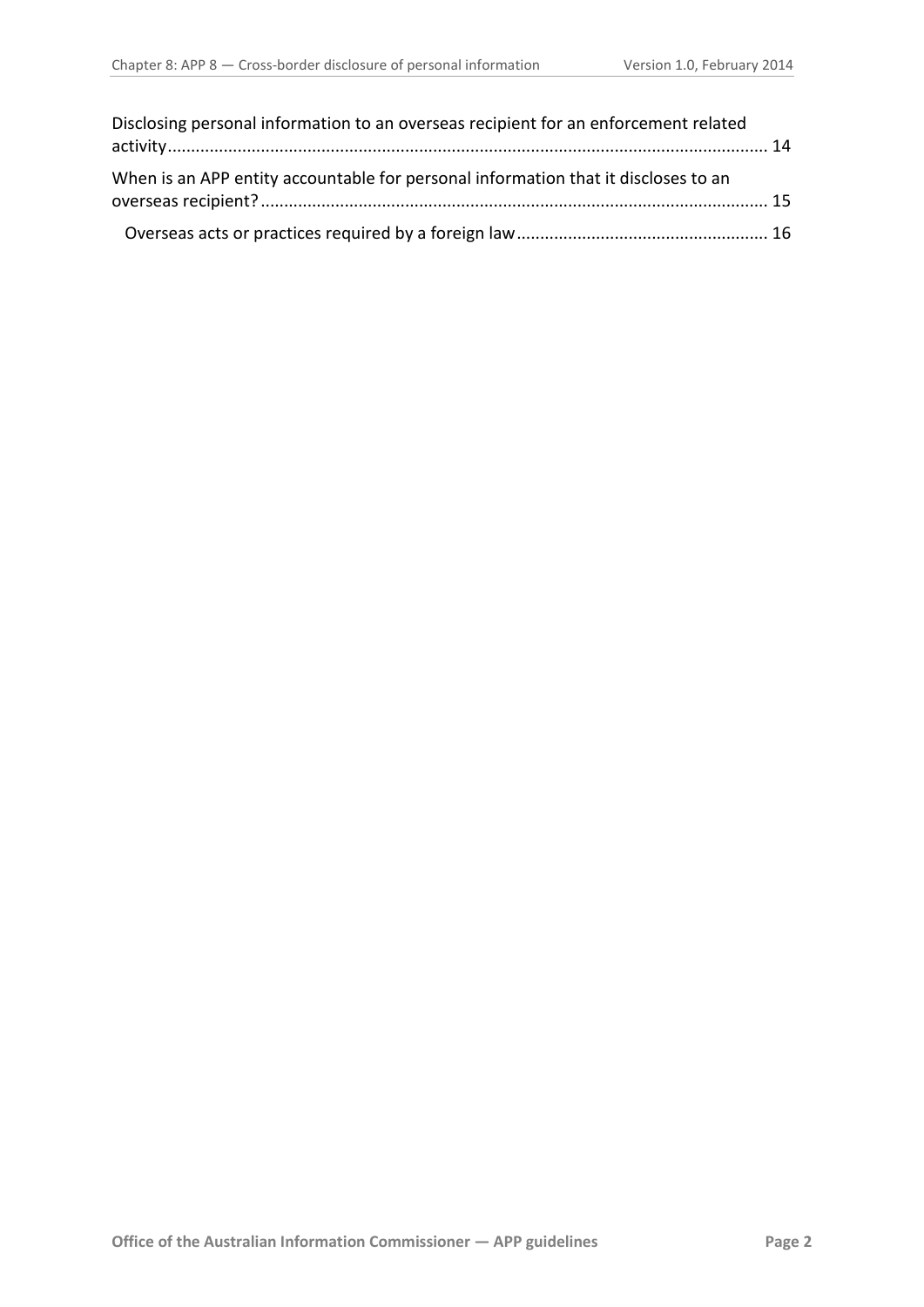# <span id="page-2-0"></span>**Key points**

<span id="page-2-2"></span><u>.</u>

- Before an APP entity discloses personal information to an overseas recipient, the entity must take reasonable steps to ensure that the overseas recipient does not breach the APPs in relation to the information (APP 8.1).
- An APP entity that discloses personal information to an overseas recipient is accountable for any acts or practices of the overseas recipient in relation to the information that would breach the APPs (s 16C).
- There are exceptions to the requirement in APP 8.1 to take reasonable steps and to the accountability provision in s 16C.

# <span id="page-2-1"></span>**What does APP 8 say?**

8.1 APP 8 and s 16C create a framework for the cross-border disclosure of personal information. The framework generally requires an APP entity to ensure that an overseas recipient will handle an individual's personal information in accordance with the APPs, and makes the APP entity accountable if the overseas recipient mishandles the information.<sup>[1](#page-0-0)</sup> This reflects a central object of the Privacy Act, of facilitating the free flow of information across national borders while ensuring that the privacy of individuals is respected (s 2A(f)).

8.2 APP 8.1 provides that before an APP entity discloses personal information about an individual to an overseas recipient, the entity must take reasonable steps to ensure that the recipient does not breach the APPs in relation to that information. Where an entity discloses personal information to an overseas recipient, it is accountable for an act or practice of the overseas recipient that would breach the APPs (s 16C).

8.3 There are exceptions to the requirement in APP 8.1 and to the accountability provision in s 16C (see paragraphs [8.19](#page-7-3)[–8.55](#page-14-1) below).

8.4 When an APP entity discloses personal information to an overseas recipient it will also need to comply with APP 6. That is, it must only disclose the personal information for the primary purpose for which it was collected unless an exception to that principle applies (see Chapter 6 (APP 6)). A note to APP 6.1 cross-references the requirements for the cross-border disclosure of personal information in APP 8. It is implicit in this note, that APP 8 only applies to personal information covered by APP 6. That is, it only applies to personal information 'held' by an APP entity. The term 'holds' is discussed in Chapter B (Key concepts).

 $1$  An accountability approach was adopted in the Asia-Pacific Economic Cooperation (APEC) Privacy Framework in 2004, Information Privacy Principle IX (Accountability), see APEC website [<www.publications.apec.org>](http://www.publications.apec.org/). The accountability concept in the APEC Privacy Framework was in turn derived from the accountability principle from the Organisation for Economic Cooperation and Development (OECD) Guidelines Governing the Protection of Privacy and Transborder Flows of Personal Data of 1980, see OECD website [<www.oaic.org.au>](http://www.oaic.org.au/).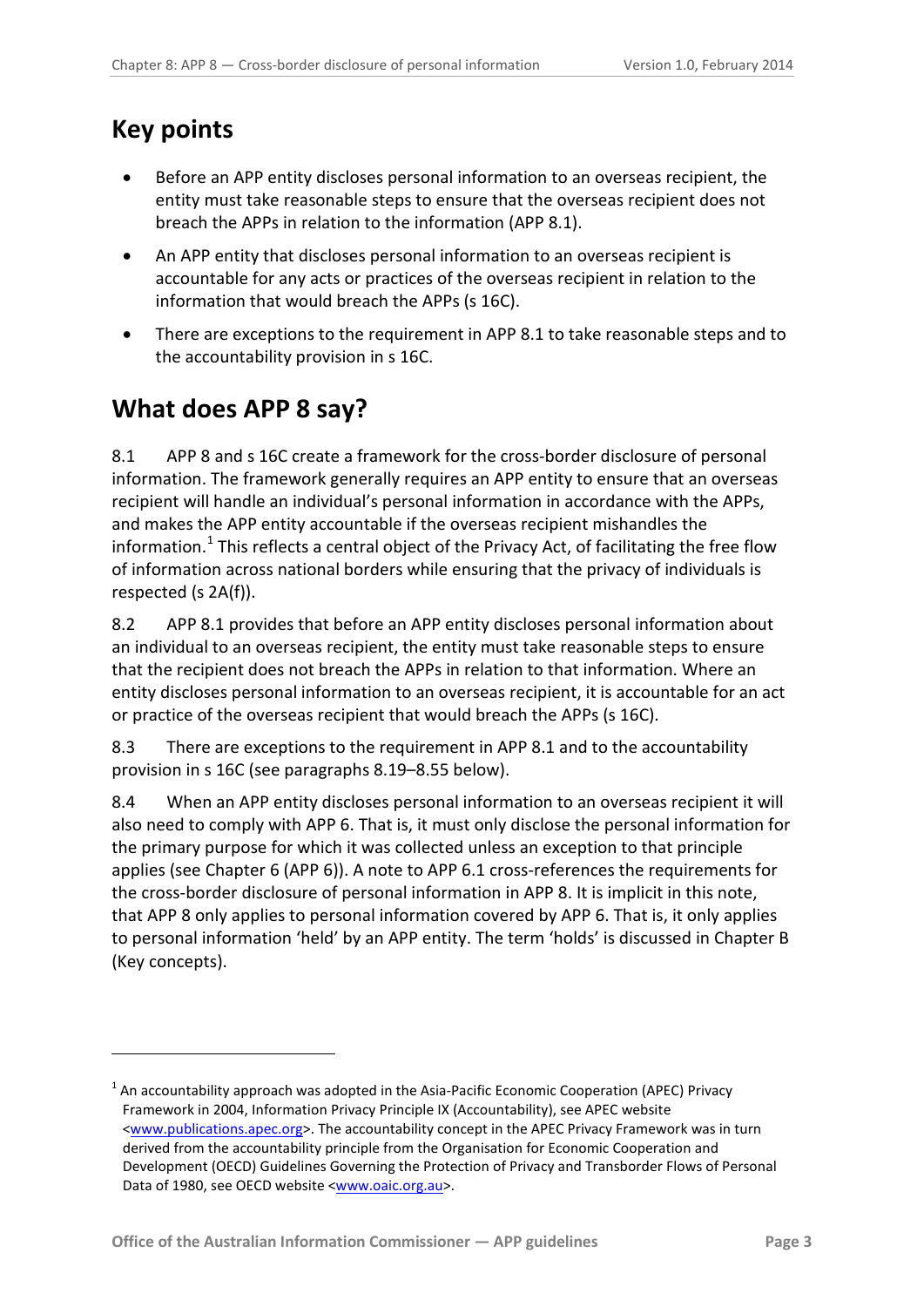## <span id="page-3-0"></span>**'Overseas recipient'**

8.5 Under APP 8.1, an 'overseas recipient' is a person who receives personal information from an APP entity and is:

- not in Australia or an external Territory
- not the APP entity disclosing the personal information, and
- not the individual to whom the personal information relates.

8.6 This means that where an APP entity in Australia sends information to an overseas office of the entity, APP 8 will not apply as the recipient is the same entity.<sup>[2](#page-2-2)</sup> This is to be distinguished from the case where an APP entity in Australia sends personal information to a 'related body corporate' located outside of Australia.<sup>[3](#page-3-2)</sup> In that case, the related body corporate is a different entity to the APP entity in Australia. It will therefore be an 'overseas recipient' and APP 8 will apply. $4$ 

# <span id="page-3-1"></span>**When does an APP entity 'disclose' personal information about an individual to an overseas recipient?**

8.7 The term 'disclose' is not defined in the Privacy Act.

8.8 An APP entity discloses personal information where it makes it accessible to others outside the entity and releases the subsequent handling of the information from its effective control. The release of the information may be a proactive release or publication, a release in response to a specific request, an accidental release or an unauthorised release by an employee.<sup>[5](#page-3-4)</sup> This focuses on the act done by the disclosing party. The state of mind or intentions of the recipient does not affect the act of disclosure. Further, there will be a disclosure in these circumstances even where the information is already known to the overseas recipient.

8.9 In the context of APP 8, an APP entity will disclose personal information to an overseas recipient where it, for example:

shares the personal information with an overseas recipient

<u>.</u>

• reveals the personal information at an international conference or meeting overseas

<span id="page-3-2"></span><sup>&</sup>lt;sup>2</sup> Explanatory Memorandum, Privacy Amendment (Enhancing Privacy Protection) Bill 2012, p 83.<br><sup>3</sup> Section 6(8) provides 'for the purposes of this Act, the question whether bodies corporate are related to each other is determined in the manner in which that question is determined under the *Corporations Act* 

<span id="page-3-3"></span>*<sup>2001</sup>*.' <sup>4</sup> Explanatory Memorandum, Privacy Amendment (Enhancing Privacy Protection) Bill 2012 states 'APP 8 will apply where an organisation sends personal information to a 'related body corporate' located outside Australia' (p 83). While s 13B(1) permits related bodies corporate to share personal information (unless an exception applies), it does not exempt an APP entity from complying with APP 8 before it discloses personal information to a related body corporate located overseas.

<span id="page-3-5"></span><span id="page-3-4"></span><sup>&</sup>lt;sup>5</sup> An APP entity is taken to have 'disclosed' personal information where an employee carries out an unauthorised disclosure 'in the performance of the duties of the person's employment' (s 8(1)).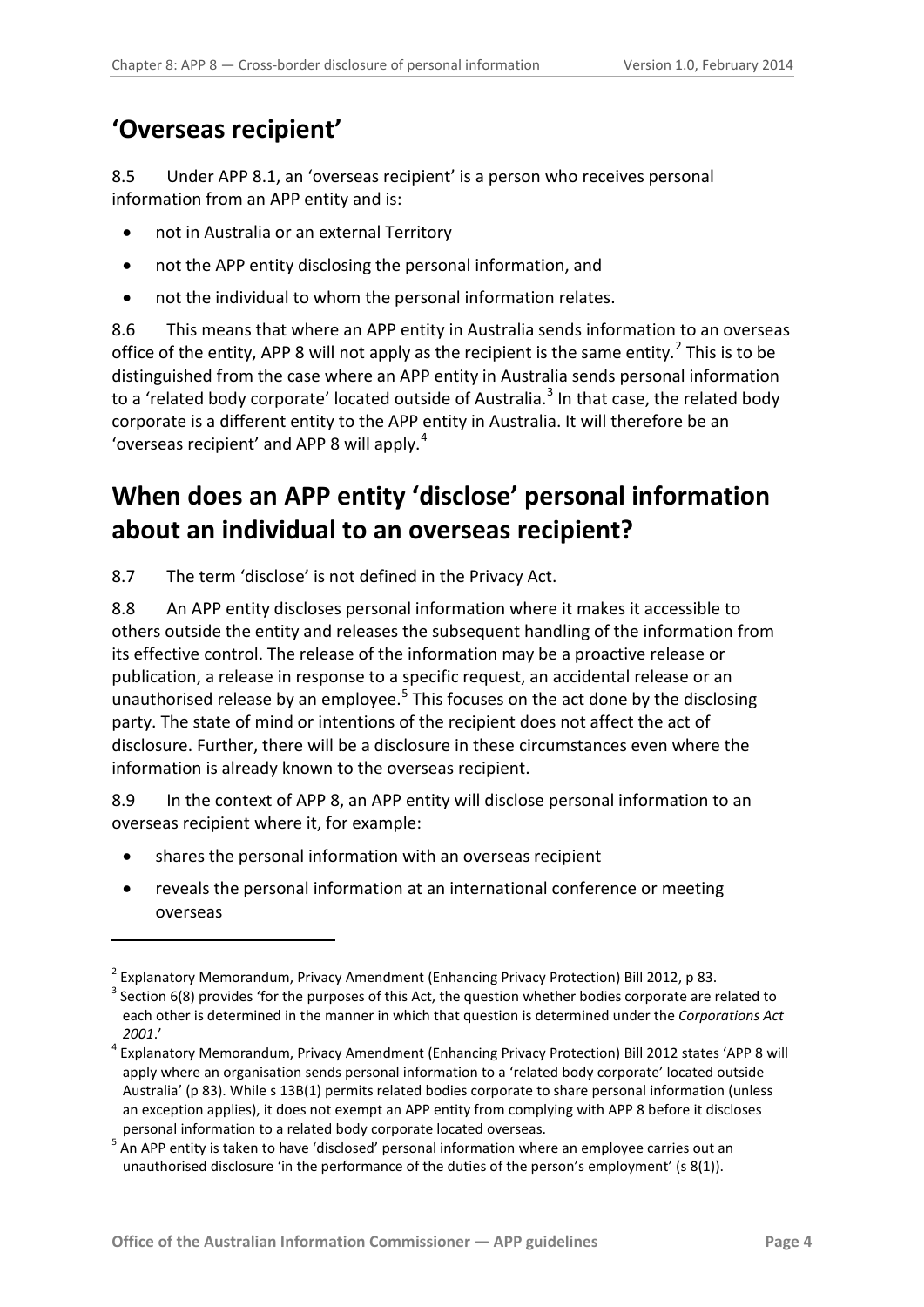- sends a hard copy document or email containing an individual's personal information to an overseas client
- publishes the personal information on the internet, whether intentionally or not, and it is accessible to an overseas recipient.
- 8.10 'Disclosure' is a separate concept from:
	- 'unauthorised access' which is addressed in APP 11. An APP entity is not taken to have disclosed personal information where a third party intentionally exploits the entity's security measures and gains unauthorised access to the personal information. Examples include unauthorised access following a cyber-attack $6$  or a theft, including where the third party then makes that personal information available to others outside the entity.<sup>[7](#page-4-2)</sup> However, where a third party gains unauthorised access, the APP entity may breach APP 11 if it did not take reasonable steps to protect the personal information from unauthorised access (see Chapter 11 (APP 11))
	- 'use'. An APP entity uses personal information where it handles, or undertakes an activity with the personal information, within the entity's effective control. For example, where an entity provides personal information to an overseas recipient, via a server in a different overseas location, there would not usually be a disclosure until the personal information reaches the overseas recipient. That is, routing personal information, in transit, through servers located outside Australia, would usually be considered a 'use'.<sup>[8](#page-4-3)</sup> In limited circumstances, the provision of personal information to a contractor may also be a 'use' of that personal information (see paragraphs [8.12](#page-4-1)[–8.15](#page-5-1) below).

8.11 For further information about the concepts of 'use' and 'disclosure' of personal information, see Chapter B (Key concepts).

#### <span id="page-4-0"></span>**Providing personal information to a contractor**

<u>.</u>

<span id="page-4-1"></span>8.12 Where an APP entity engages a contractor located overseas to perform services on its behalf, in most circumstances, the provision of personal information to that contractor is a disclosure. This means that the entity will need to comply with APP 8 before making that disclosure. Where a subcontractor may be engaged, the entity should also take reasonable steps to ensure that the subcontractor does not breach the APPs in relation to the personal information.<sup>[9](#page-4-4)</sup>

8.13 For example, the provision of personal information to a contractor is generally considered a 'disclosure' where:

<sup>6</sup> See OAIC, *Own Motion Investigation Report — Sony Playstation Network/ Qriocity*, September 2011, OAIC website  $\frac{www.oaic.gov.au}{s}$ .<br>The actions of an employee will be attributed to the APP entity where it was carried out 'in the

<span id="page-4-5"></span><span id="page-4-3"></span><span id="page-4-2"></span>performance of the duties of the person's employment' (s 8(1)).<br>
<sup>8</sup> Explanatory Memorandum, Privacy Amendment (Enhancing Privacy Protection) Bill 2012, p 83.<br>
<sup>9</sup> Explanatory Memorandum, Privacy Amendment (Enhancing Priva

<span id="page-4-4"></span>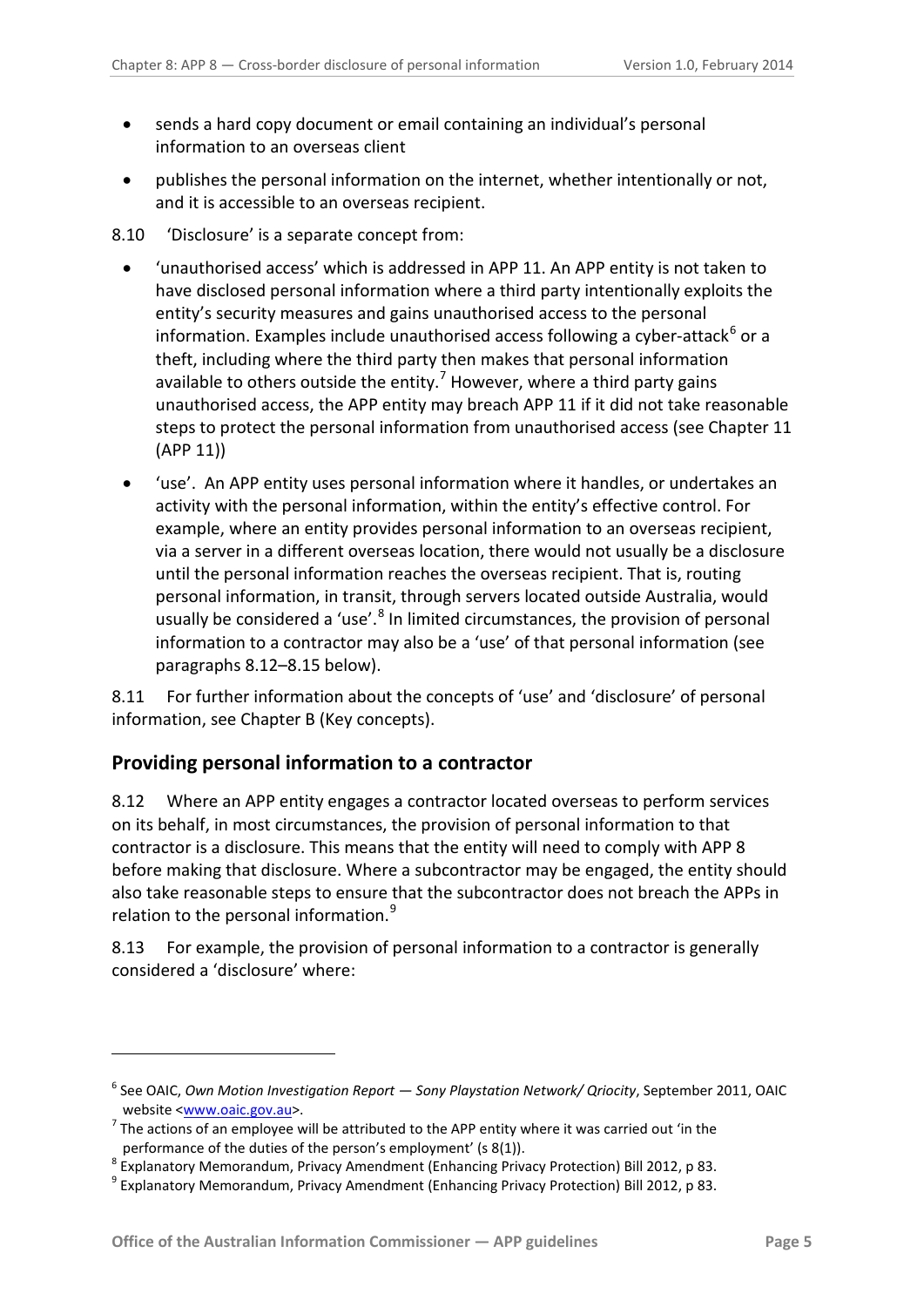- an Australian based retailer outsources the processing of online purchases through its website to an overseas contractor and, in order to facilitate this, provides the overseas contractor with personal information about its customers
- an Australian entity, as part of a recruitment drive, provides the personal information of job applicants to an overseas services provider to perform reference checks on behalf of the Australian entity
- an Australian organisation relies on its overseas parent company to provide technical and billing support, and as part of this, provides the overseas parent company with access to its Australian customer database (which includes personal information).

8.14 However, in limited circumstances providing personal information to an overseas contractor to perform services on behalf of the APP entity may be a use, rather than a disclosure. This occurs where the entity does not release the subsequent handling of personal information from its effective control. In these circumstances, the entity would not need to comply with APP 8. For example, where an APP entity provides personal information to a cloud service provider located overseas for the limited purpose of performing the services of storing and ensuring the entity may access the personal information, this may be a 'use' by the entity in the following circumstances:

- a binding contract between the entity and the provider requires the provider only to handle the personal information for these limited purposes
- the contract requires any subcontractors to agree to the same obligations, and
- the contract gives the entity effective control of how the personal information is handled by the overseas recipient. Issues to consider include whether the entity retains the right or power to access, change or retrieve the personal information, who else will be able to access the personal information and for what purposes, what type of security measures will be used for the storage and management of the personal information (see also APP 11.1, Chapter 11) and whether the personal information can be retrieved or permanently deleted by the entity when no longer required or at the end of the contract.<sup>[10](#page-4-5)</sup>

<span id="page-5-1"></span>8.15 Where the provision of personal information to an overseas contractor is a use, the APP entity must comply with the APPs when the entity or the contractor handles the information. Any acts or practices undertaken by the contractor on behalf of the entity will generally be treated as having been done by the entity (s 8(1)).

# <span id="page-5-0"></span>**Taking reasonable steps to ensure an overseas recipient does not breach the APPs**

<span id="page-5-3"></span>8.16 The requirement in APP 8.1 to ensure that an overseas recipient does not breach the APPs is qualified by a 'reasonable steps' test. It is generally expected that an APP

<span id="page-5-2"></span> $10$  For further discussion of cloud computing considerations for agencies, see Australian Government Information Management Office (AGIMO), *Privacy and Cloud Computing for Australian Government Agencies — Better Practice Guide*, February 2013, Department of Finance website [<www.agict.gov.au>](http://www.agict.gov.au/).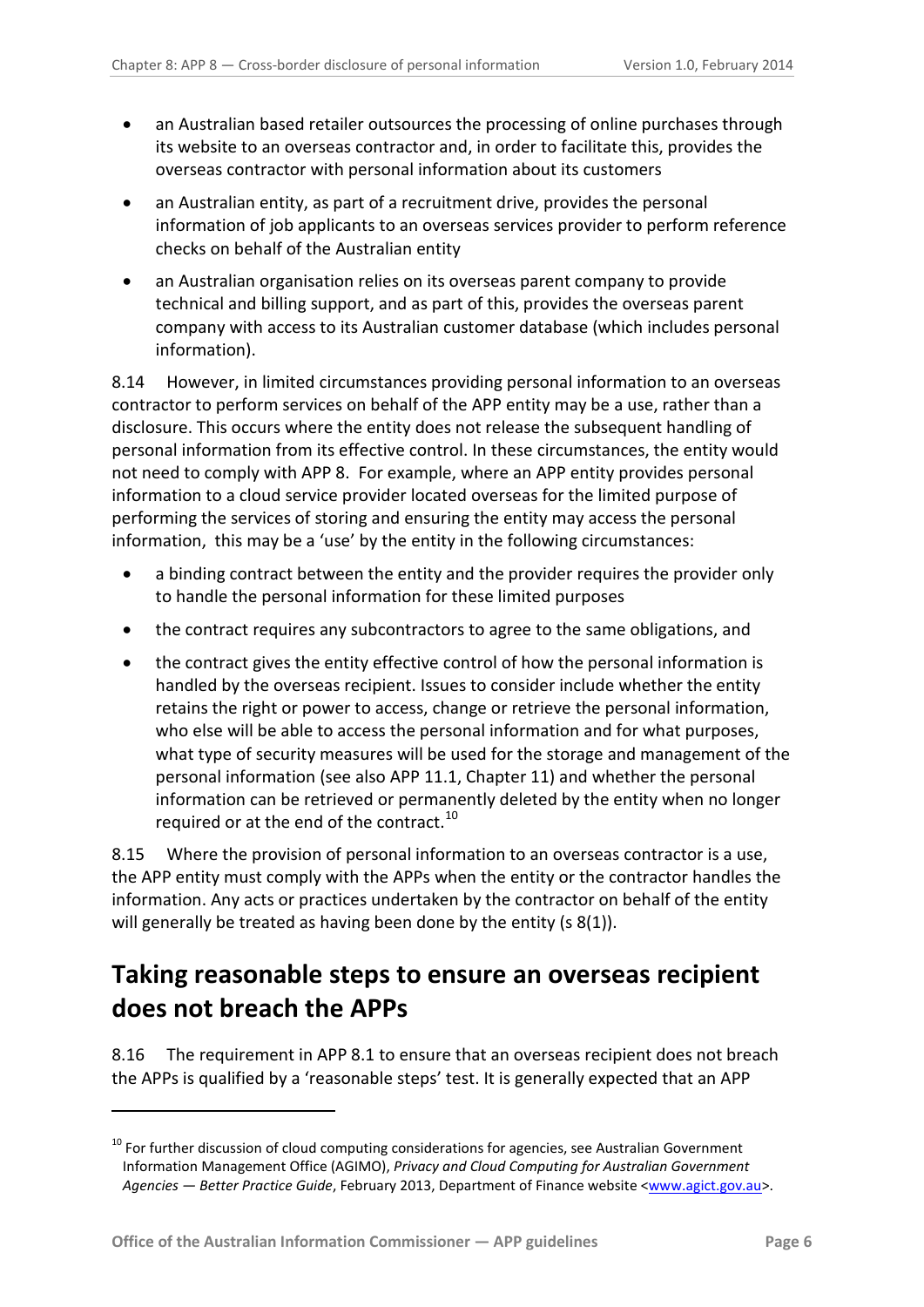entity will enter into an enforceable contractual arrangement with the overseas recipient that requires the recipient to handle the personal information in accordance with the APPs (other than APP 1). $^{11}$  Contractual arrangements may include:

- the types of personal information to be disclosed and the purpose of disclosure
- a requirement that the overseas recipient complies with the APPs in relation to the collection, use, disclosure, storage and destruction or de-identification of personal information. This should also require the overseas recipient to enter a similar contractual arrangement with any third parties to whom it discloses the personal information (for example, a subcontractor)
- the complaint handling process for privacy complaints
- a requirement that the recipient implement a data breach response plan which includes a mechanism for notifying the APP entity where there are reasonable grounds to suspect a data breach and outlines appropriate remedial action (based on the type of personal information to be handled under the contract).<sup>[12](#page-6-0)</sup>

8.17 However, whether reasonable steps to ensure the overseas recipient does not breach the APPs requires a contract to be entered into, the terms of the contract, and the steps the APP entity takes to monitor compliance with any contract (such as auditing), will depend upon the circumstances that include:

- the sensitivity of the personal information. More rigorous steps may be required if the information is 'sensitive information' (defined in s 6(1) and discussed in Chapter B (Key concepts)) or other personal information of a sensitive nature
- the entity's relationship with the overseas recipient. More rigorous steps may be required if an entity discloses information to an overseas recipient to which it has not previously disclosed personal information
- the possible adverse consequences for an individual if the information is mishandled by the overseas recipient. More rigorous steps may be required as the risk of adversity increases.
- existing technical and operational safeguards implemented by the overseas recipient which will protect the privacy of the personal information — more rigorous steps may be required where the recipient has limited safeguards in place
- the practicability, including time and cost involved. However, an entity is not excused from ensuring that an overseas recipient does not breach the APPs by reason only that it would be inconvenient, time-consuming or impose some cost to do so. Whether these factors make it unreasonable to take particular steps will depend on whether the burden is excessive in all the circumstances.

<span id="page-6-2"></span>8.18 Where an agency discloses personal information to a recipient that is engaged as a contracted service provider, the agency must also comply with s 95B. Section 95B(1) provides that an agency must take contractual measures to ensure that a contracted

<span id="page-6-1"></span><sup>&</sup>lt;sup>11</sup> Explanatory Memorandum, Privacy Amendment (Enhancing Privacy Protection) Bill 2012, p 83.<br><sup>12</sup> See OAIC, *Data breach notification: a guide to handling personal information security breaches, OAIC* 

<span id="page-6-0"></span>website [<www.oaic.gov.au>](http://www.oaic.gov.au/).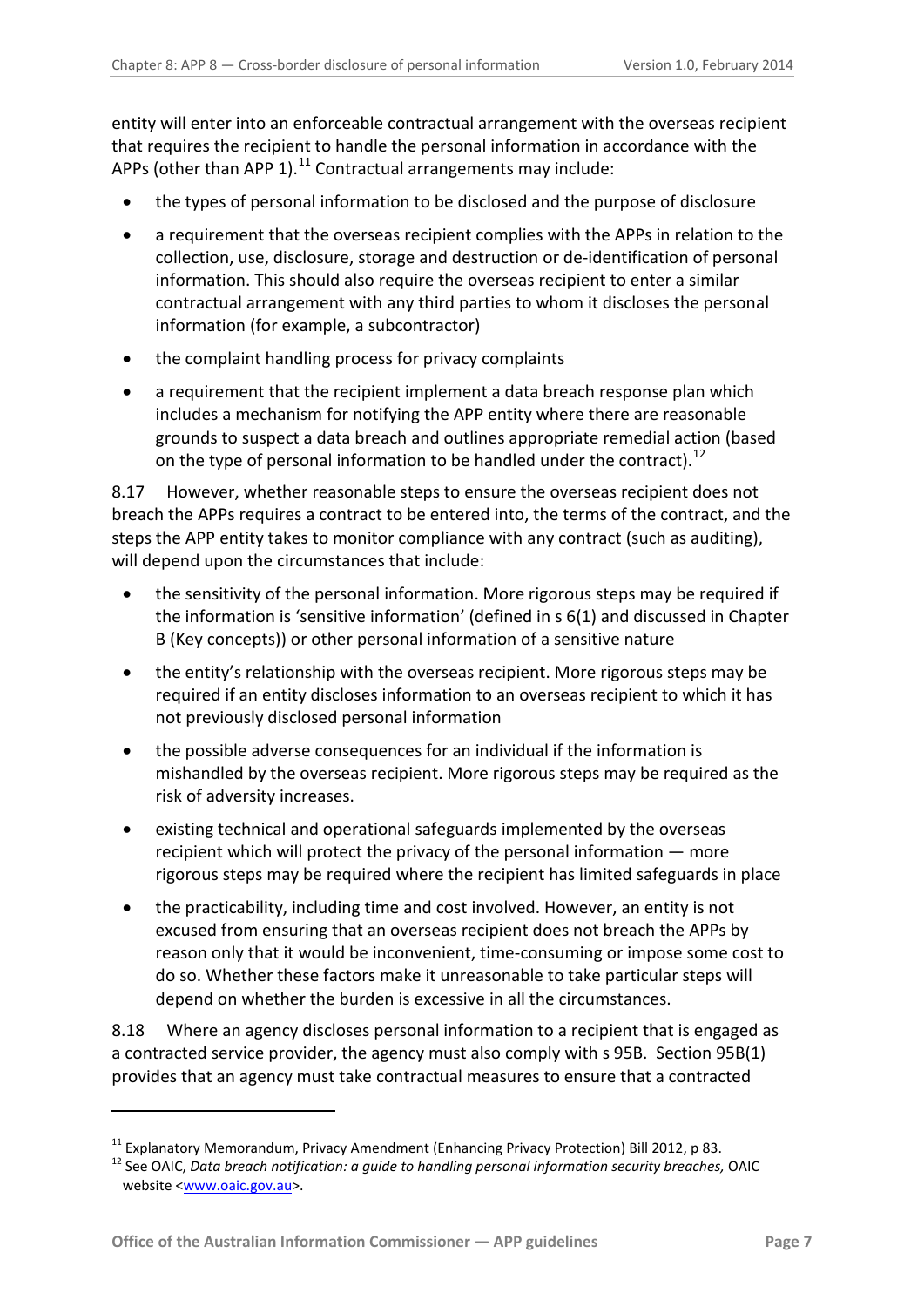service provider does not do an act, or engage in a practice, that would breach an APP if done by that agency. The contract must contain provisions to ensure that such an act or practice is not authorised by a subcontract (s 95B(3)). Contractual measures taken under s 95B will generally satisfy the requirement in APP 8.1.

# <span id="page-7-0"></span>**Disclosing personal information to an overseas recipient that is subject to a substantially similar law or binding scheme**

<span id="page-7-3"></span>8.19 An APP entity may disclose personal information to an overseas recipient without complying with APP 8.1 where the entity reasonably believes that:

- the overseas recipient is subject to a law, or binding scheme, that has the effect of protecting the information in a way that, overall, is at least substantially similar to the way the APPs protect the information, and
- mechanisms can be accessed by the individual to enforce that protection of the law or binding scheme (APP 8.2(a)).

### <span id="page-7-1"></span>**Reasonable belief**

8.20 The term 'reasonably believe' is discussed in Chapter B (Key concepts). In summary, an APP entity must have a reasonable basis for its belief, and not merely a genuine or subjective belief. For example, this might be based on independent legal advice. It is the responsibility of an APP entity to be able to justify its reasonable belief.

### <span id="page-7-2"></span>**Law or binding scheme**

8.21 An overseas recipient may be subject to a law or binding scheme, where, for example, it is:

- bound by a privacy or data protection law that applies in the jurisdiction of the recipient
- required to comply with another law that imposes obligations in relation to the handling of personal information, for example some taxation law includes provisions that expressly authorise and prohibit specified uses and disclosures, permit the retention of some data, require destruction after a certain period of time and under particular circumstances, and include a right of access to an individual's personal information
- subject to an industry scheme or privacy code that is enforceable once entered into, irrespective of whether the recipient was obliged or volunteered to participate or subscribe to the scheme or code
- subject to Binding Corporate Rules (BCRs). BCRs allow multinational corporations, international organisations and groups of companies to make intra-organisational transfers of personal information across borders in compliance with EU Data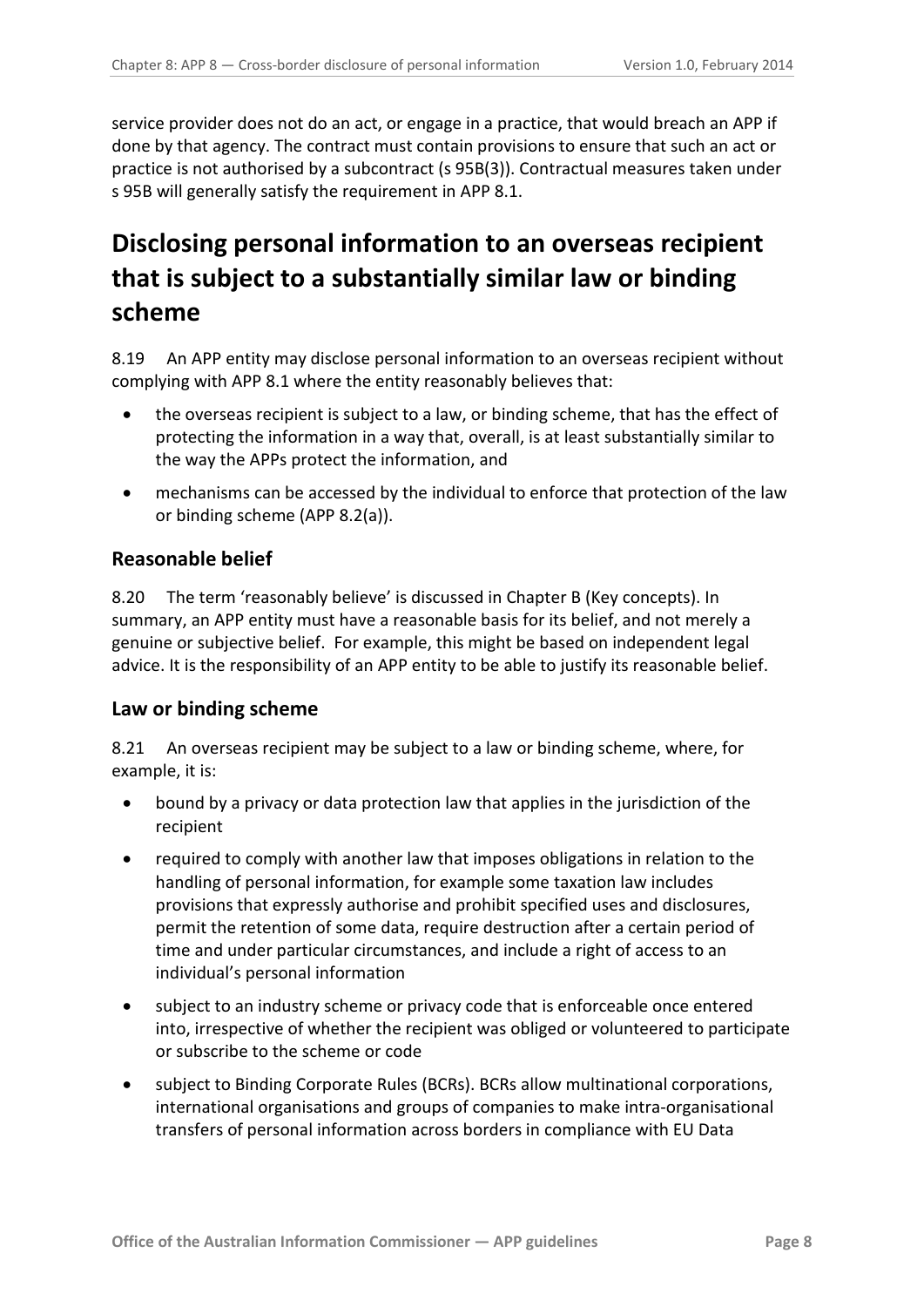Protection law.<sup>[13](#page-6-1)</sup> BCRs typically form a stringent, intra-corporate global privacy policy that satisfies EU standards. The Article 29 Working Party issued sever al guidance documents on BCR content, acceptance criteria and submission process.<sup>[14](#page-8-2)</sup>

8.22 However, an overseas recipient may not be subject to a law or binding scheme where, for example:

- the overseas recipient is exempt from complying, or is authorised not to comply, with part, or all of the privacy or data protection law in the jurisdiction
- the recipient can opt out of the binding scheme without notice and without returning or destroying the personal information.

### <span id="page-8-0"></span>**Substantially similar to**

8.23 A substantially similar law or binding scheme would provide a comparable, or a higher level of privacy protection to that provided by the APPs. Each provision of the law or scheme is not required to correspond directly to an equivalent APP. Rather, the overall effect of the law or scheme is of central importance.

8.24 Whether there is substantial similarity is a question of fact. Factors that may indicate that the overall effect is substantially similar, include:

- the law or scheme includes a comparable definition of personal information that would apply to the personal information disclosed to the recipient
- the law or scheme regulates the collection of personal information in a comparable way
- the law or scheme requires the recipient to notify individuals about the collection of their personal information
- the law or scheme requires the recipient to only use or disclose the personal information for authorised purposes
- the law or scheme includes comparable data quality and data security standards
- the law or scheme includes a right to access and seek correction of personal information.

### <span id="page-8-1"></span>**Mechanisms to enforce privacy protections**

8.25 An enforcement mechanism should meet two key requirements: it should be accessible to the individual and it should have effective powers to enforce the privacy or data protections in the law or binding scheme. A range of mechanisms may satisfy those requirements, ranging from a regulatory body similar to the Office of the Australian Information Commissioner (the OAIC), to an accredited dispute resolution scheme, an independent tribunal or a court with judicial functions and powers. Factors that may be

<span id="page-8-2"></span><sup>&</sup>lt;sup>13</sup> European Commission website <ec.europa.eu/justice/data-protection/index\_en.htm>.<br><sup>14</sup> Available at European Commission website

<sup>&</sup>lt;ec.europa.eu/justice\_home/fsj/privacy/workinggroup/index\_en.htm>. See in particular documents WP 133, WP 153, WP 154, WP 155 at

<span id="page-8-3"></span>[<sup>&</sup>lt;ec.europa.eu/justice\\_home/fsj/privacy/workinggroup/wpdocs/2008\\_en.htm>](http://ec.europa.eu/justice_home/fsj/privacy/workinggroup/wpdocs/2008_en.htm).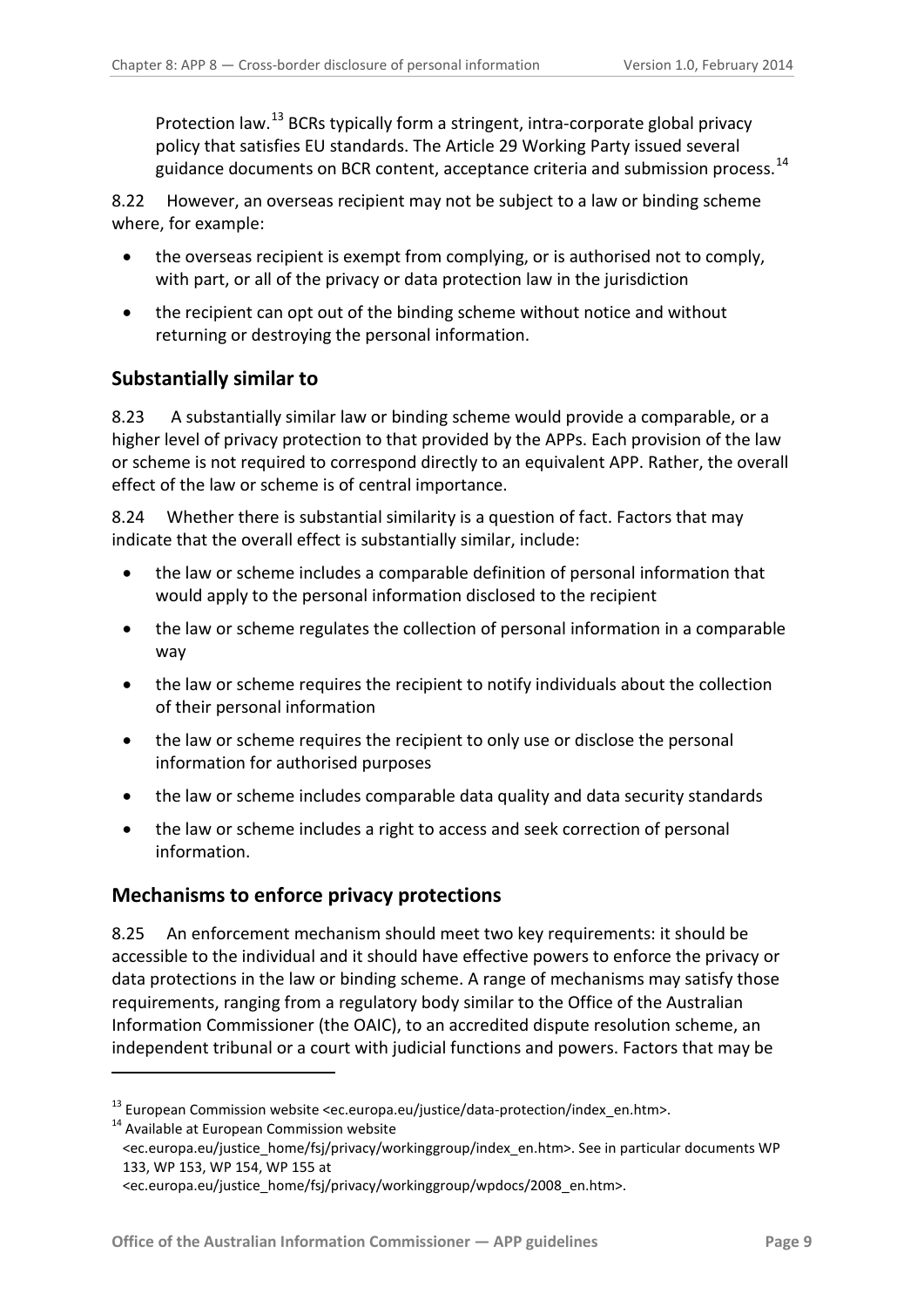relevant in deciding whether there is an accessible and effective enforcement mechanism include whether the mechanism:

- is independent of the overseas recipient that is required by the law or binding scheme to comply with the privacy or data protections
- has authority to consider a breach of any of the privacy or data protections in the law or binding scheme
- is accessible to an individual, for example, the existence of the scheme is publicly known, and can be accessed by individuals directly and without payment of any unreasonable charge
- has the power to make a finding that the overseas recipient is in breach of the law or binding scheme and to provide a remedy to the individual
- is required to operate according to principles of procedural fairness.

8.26 The mechanism may be a single mechanism or a combination of mechanisms. It may be established by the law or binding scheme that contains the privacy or data protections, or by another law or binding scheme. Alternatively, the mechanism may take effect through the operation of cross-border enforcement arrangements between the OAIC and an appropriate regulatory authority in the foreign jurisdiction.<sup>[15](#page-8-3)</sup>

# <span id="page-9-0"></span>**Disclosing personal information to an overseas recipient with the individual's consent after the individual is expressly informed**

8.27 An APP entity may disclose personal information to an overseas recipient without complying with APP 8.1 where:

- the APP entity expressly informs the individual that if they consent to the disclosure, this principle will not apply, and
- the individual then consents to the disclosure (APP 8.2(b)).

### <span id="page-9-1"></span>**Expressly inform**

<u>.</u>

8.28 An APP entity should provide the individual with a clear written or oral statement explaining the potential consequences of providing consent. At a minimum, this statement should explain that if the individual consents to the disclosure and the overseas recipient handles the personal information in breach of the APPs:

- the entity will not be accountable under the Privacy Act
- the individual will not be able to seek redress under the Privacy Act.

8.29 The statement should also:

• be made at the time consent is sought

<span id="page-9-2"></span><sup>15</sup> Explanatory Memorandum, Privacy Amendment (Enhancing Privacy Protection) Bill 2012, p 83.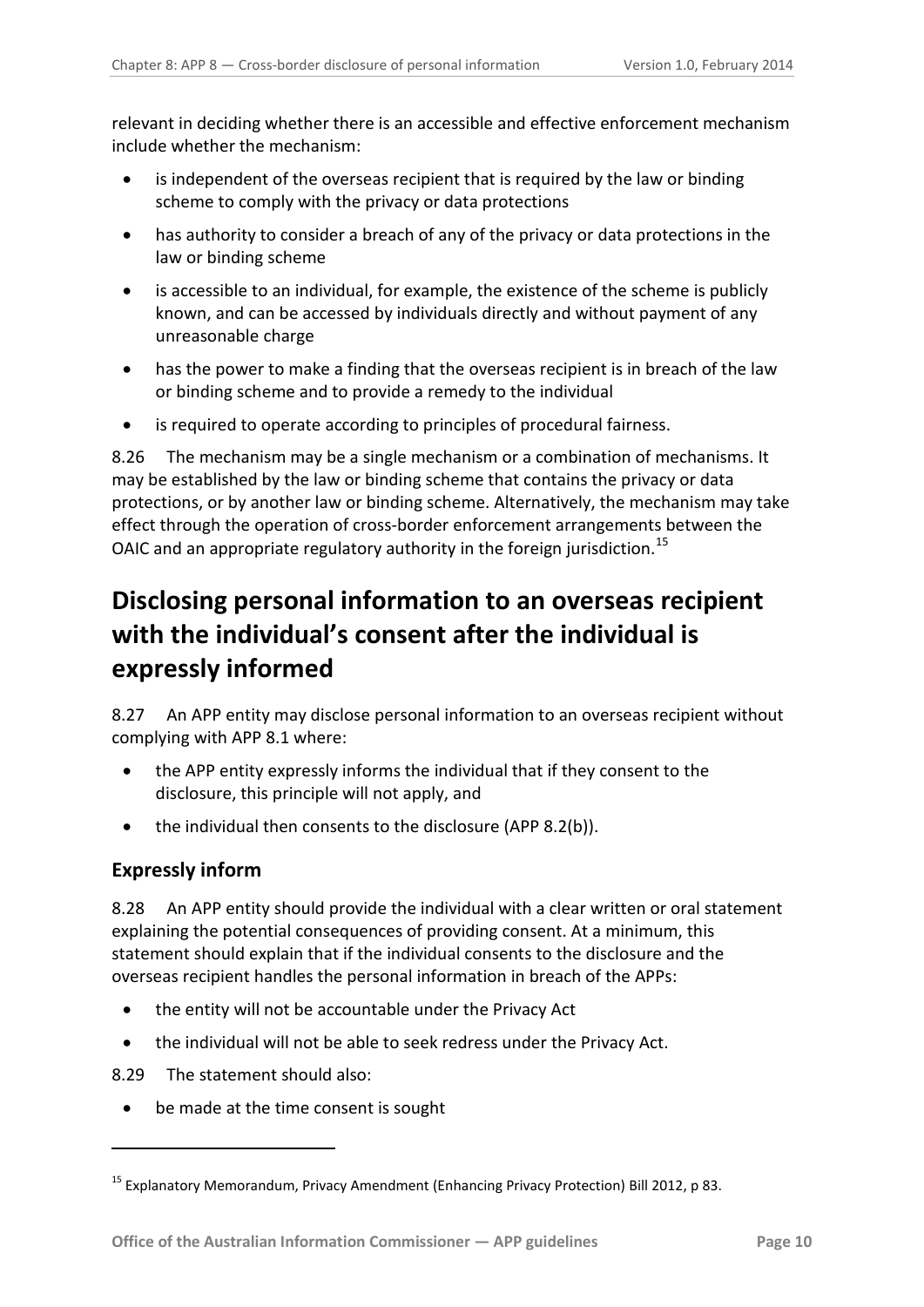• not rely on assumed prior knowledge of the individual.

8.30 The statement could also explain any other practical effects or risks associated with the disclosure that the APP entity is aware of, or would be reasonably expected to be aware of. These may include that:

- the overseas recipient may not be subject to any privacy obligations or to any principles similar to the APPs
- the individual may not be able to seek redress in the overseas jurisdiction
- the overseas recipient is subject to a foreign law that could compel the disclosure of personal information to a third party, such as an overseas authority.

#### <span id="page-10-0"></span>**Consent**

<u>.</u>

8.31 Consent is defined in s 6(1) as 'express consent or implied consent', and is discussed in more detail in Chapter B (Key concepts). The four key elements of consent are:

- the individual is adequately informed before giving consent (in this case 'expressly informed')
- the individual gives consent voluntarily
- the consent is current and specific, and
- the individual has the capacity to understand and communicate their consent.

8.32 An APP entity does not need to obtain consent before every proposed cross-border disclosure.<sup>[16](#page-9-2)</sup> It may obtain an individual's consent to disclose a particular kind of personal information to the same overseas recipient for the same purpose on multiple occasions, providing it has expressly informed the individual of the potential consequences of providing that consent. In doing this, the entity should not seek a broader consent than is necessary for its purposes, for example, consent for undefined future uses, or consent to all legitimate uses or disclosures.

8.33 If an individual withdraws their consent, the APP entity must no longer rely on the original consent when dealing with the individual's personal information.

# <span id="page-10-1"></span>**Disclosing personal information to an overseas recipient as required or authorised by law**

8.34 An APP entity may disclose personal information to an overseas recipient without complying with APP 8.1 where the disclosure is 'required or authorised by or under an Australian law or a court/tribunal order' (APP 8.2(c)). An APP entity cannot rely on a requirement or authorisation in an overseas jurisdiction (see paragraph[s 8.62](#page-15-1)[–8.66](#page-15-2) below). The meaning of 'required or authorised by or under an Australian law or a court/tribunal order' is discussed in Chapter B (Key concepts).

<span id="page-10-2"></span><sup>16</sup> Explanatory Memorandum, Privacy Amendment (Enhancing Privacy Protection) Bill 2012, p 84.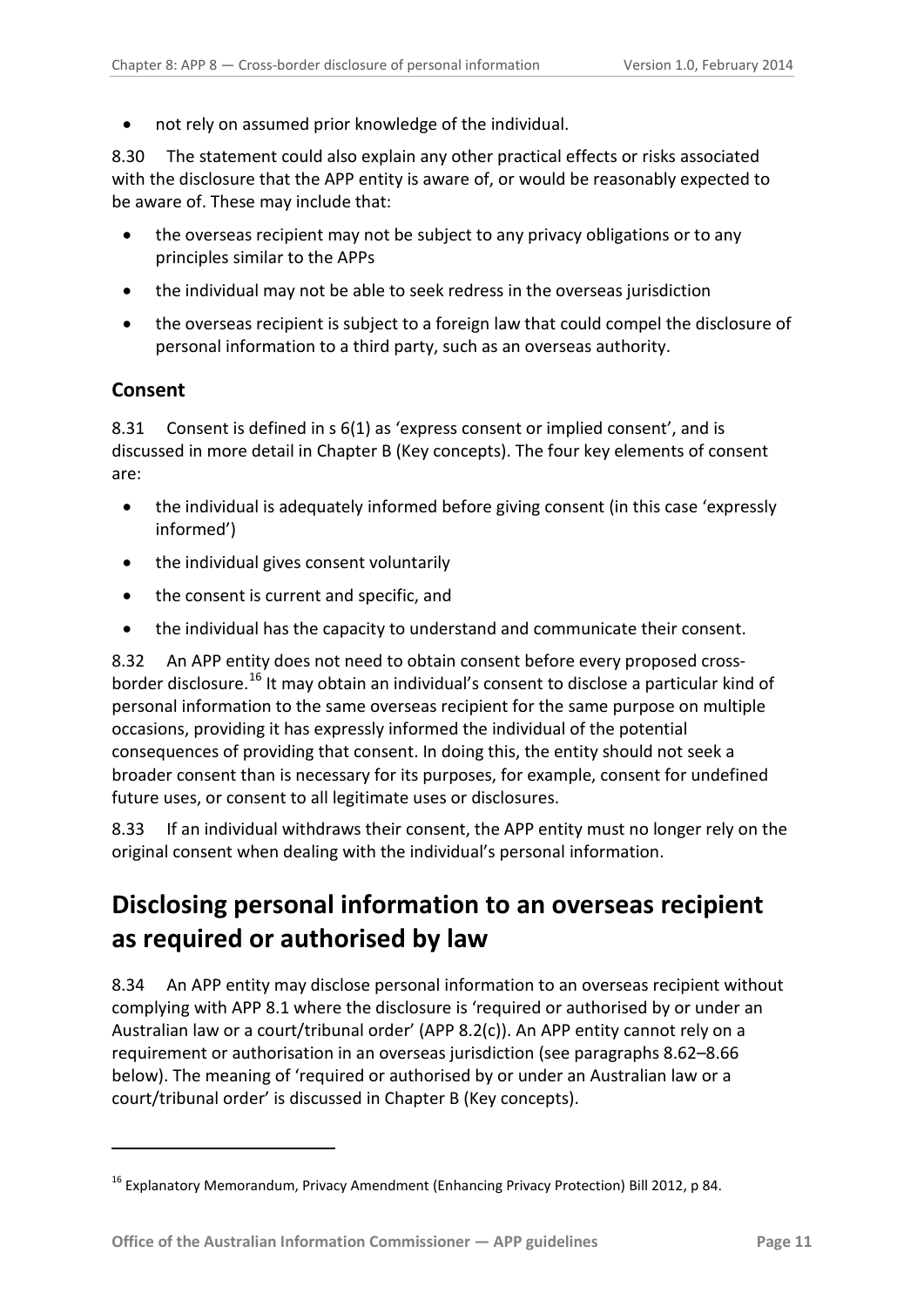8.35 The following are examples of where a law or order may require or authorise disclosure of personal information to an overseas recipient:

- an APP entity disclosing personal information to the government of a foreign country under the *Anti-Money Laundering and Counter-Terrorism Financing Act 2006* (Cth)
- an agency disclosing personal information to an overseas recipient under the *Australian Federal Police Act 1979* (Cth) or the *Mutual Assistance in Criminal Matters Act 1987* (Cth)

8.36 An agency that intends to rely on this exception could consider establishing administrative arrangements, memorandums of understanding or protocols with the overseas recipient that set out mutually agreed standards for the handling of personal information that provide privacy protections comparable to the APPs (see discussion of contractual measures in paragra phs [8.16](#page-5-3)[–8.18](#page-6-2) above).

# <span id="page-11-0"></span>**Disclosing personal information to an overseas recipient where a permitted general situation exists**

8.37 The cross-border principle will not apply if a permitted general situation exists for that disclosure (APP 8.2(d)). Section 16A lists five permitted general situations that may exist for a cross border disclosure. These situations are set out below, and are discussed in more detail in Chapter C (Permitted general situations) (including the meaning of relevant terms).

### <span id="page-11-1"></span>**Lessening or preventing a serious threat to life, health or safety**

8.38 An APP entity may disclose personal information to an overseas recipient without complying with APP 8.1 where:

- it is unreasonable or impracticable to obtain the individual's consent to the disclosure, and
- the entity reasonably believes the disclosure is necessary to lessen or prevent a serious threat to the life, health or safety of any individual, or to public health or safety (s 16A(1), Item 1).

8.39 For example, this permitted general situation might apply where an APP entity discloses the personal information of an individual to a foreign authority, based on a reasonable belief that this disclosure will lessen a serious threat to the health or safety of that individual's children, but seeking the individual's consent may increase the threat.

### <span id="page-11-2"></span>**Taking appropriate action in relation to suspected unlawful activity or serious misconduct**

8.40 An APP entity may disclose personal information to an overseas recipient without complying with APP 8.1 where the entity: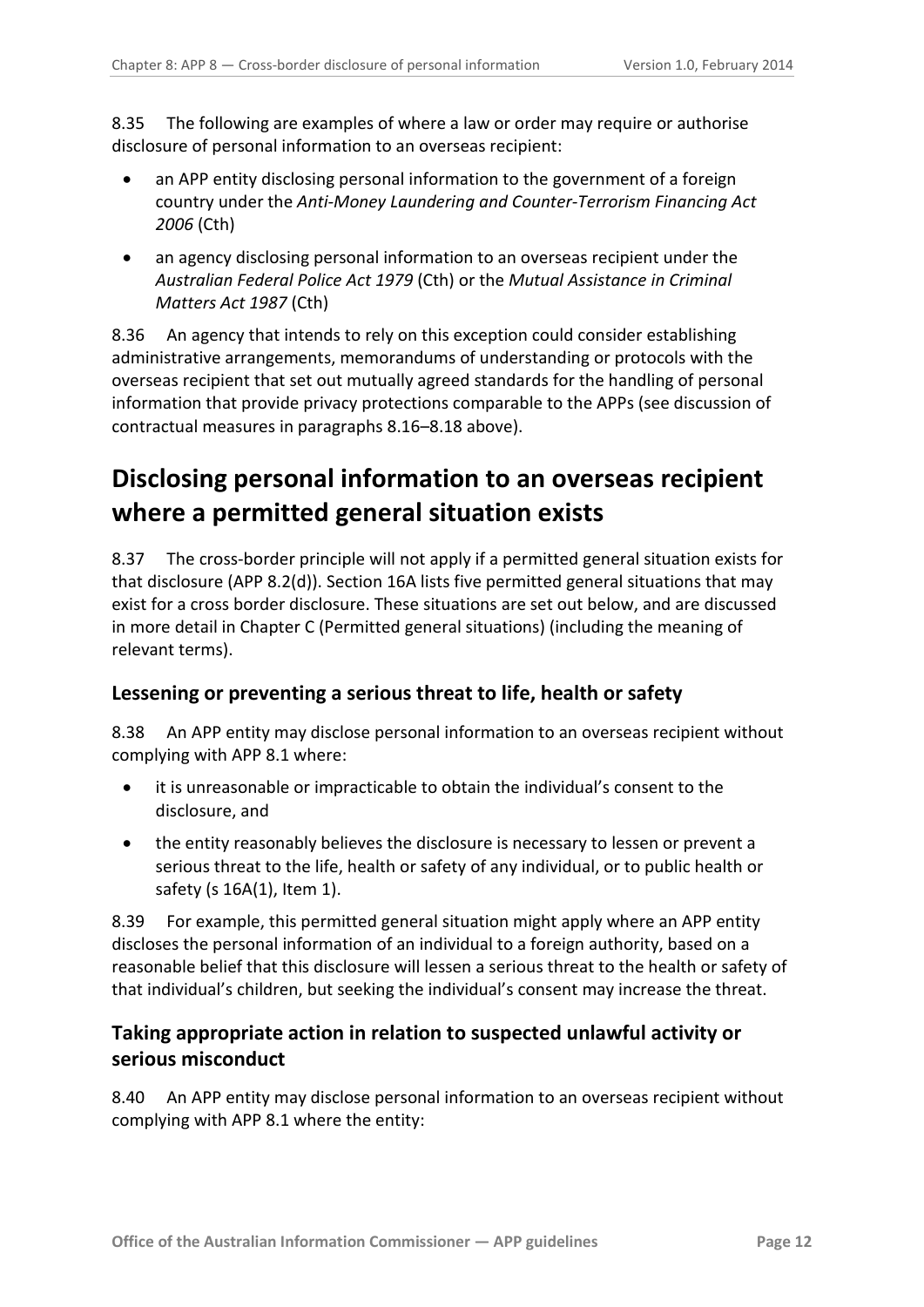- has reason to suspect that unlawful activity, or misconduct of a serious nature, that relates to the entity's functions or activities has been, is being or may be engaged in, and
- reasonably believes that the cross-border disclosure is necessary for the entity to take appropriate action in relation to the matter (s 16A(1), Item 2).

8.41 For example, this permitted general situation may apply where an APP entity that is a global organisation has reason to suspect that an individual is engaging in transnational fraud affecting the entity's activities, and the entity reasonably believes that disclosing personal information to an overseas authority is necessary to take appropriate action.

### <span id="page-12-0"></span>**Locating a person reported as missing**

8.42 An APP entity may disclose personal information to an overseas recipient without complying with APP 8.1 where:

- the entity reasonably believes that the disclosure is reasonably necessary to assist any APP entity, body or person to locate a person who has been reported as missing, and
- the disclosure complies with rules made by the Information Commissioner under s 16A(2) (s 16A(1), Item 3).

### <span id="page-12-1"></span>**Necessary for a diplomatic or consular function or activity**

8.43 An agency may disclose personal information to an overseas recipient without complying with APP 8.1 where the agency reasonably believes that the disclosure is necessary for the agency's diplomatic or consular functions or activities (s 16A(1), Item 6). The permitted general situation applies only to agencies, and not to organisations.

8.44 For example, this permitted general situation may apply where an agency discloses personal information to an overseas recipient to assist an Australian citizen who is in distress overseas, such as where an Australian individual is detained or is the victim of crime, where assistance is required with repatriation in the case of death or serious illness, or to provide assistance in response to a crisis or emergency overseas.

### <span id="page-12-2"></span>**Necessary for certain Defence Force activities outside Australia**

8.45 The Defence Force (as defined in s 6(1)) may disclose personal information to an overseas recipient without complying with APP 8.1 where it reasonably believes that the disclosure is necessary for a warlike operation, peacekeeping, civil aid, humanitarian assistance, a medical emergency, a civil emergency or disaster relief occurring outside Australia and the external Territories (s 16A(1), Item 7).

8.46 For example, this permitted general situation might apply where, in the immediate aftermath of a natural or man-made disaster outside Australia, the Defence Force discloses an individual's personal information to an overseas recipient in order to assist in the provision of proper medical care to that individual.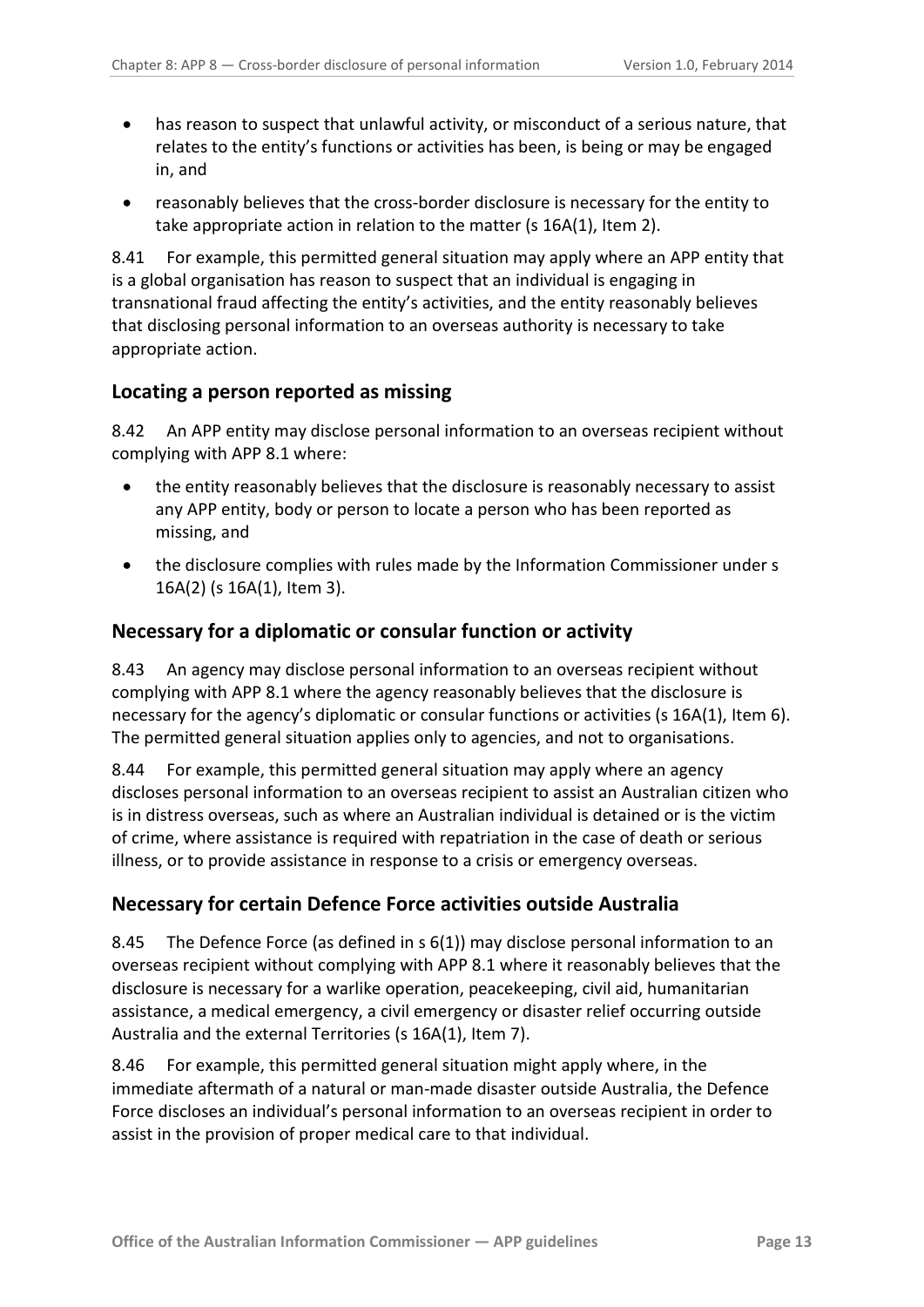# <span id="page-13-0"></span>**Disclosing personal information to an overseas recipient as required or authorised under an international agreement relating to information sharing**

8.47 An agency may disclose personal information to an overseas recipient without complying with APP 8.1 where the disclosure is 'required or authorised by or under an international agreement relating to information sharing to which Australia is a party' (APP 8.2(e)). This exception does not apply to organisations.

8.48 Information sharing need not be the primary subject matter of the agreement, so long as the agreement makes provision for information sharing. However, this exception is unlikely to apply to an agreement that requires an agency not to impede data flows, if it does not otherwise provide for the exchange of information between parties.

8.49 An agency must be able to identify a specific provision in the agreement that requires, or grants a discretion to, the agency to disclose the type of personal information. The meaning of 'required' and 'authorised' is discussed in more detail in Chapter B (Key concepts).

8.50 The exception is intended to include all forms of agreements relating to information sharing (for example, treaties and exchanges of letters) [17](#page-10-2) to which Australia is a party.

8.51 An agency that intends to rely on this exception could consider establishing administrative arrangements, memorandums of understanding or protocols with the overseas recipient that set out mutually agreed standards for the handling of personal information that provide privacy protections comparable to the APPs and could operate alongside the international agreement (see discussion of contractual measures in paragraphs [8.16–](#page-5-3)[8.18](#page-6-2) above).

# <span id="page-13-1"></span>**Disclosing personal information to an overseas recipient for an enforcement related activity**

8.52 An agency may disclose personal information to an overseas recipient without complying with APP 8.1 where both of the following apply:

- the agency reasonably believes that the disclosure is reasonably necessary for one or more enforcement related activities conducted by, or on behalf of, an enforcement body, and
- the recipient is a body that performs functions, or exercises powers, that are similar to those performed or exercised by an enforcement body (APP 8.2(f)).

<span id="page-13-2"></span>8.53 This exception is intended to enable an agency that is an enforcement body to cooperate with international counterparts for enforcement related activities.

 $17$  Explanatory Memorandum, Privacy Amendment (Enhancing Privacy Protection) Bill 2012, p 84.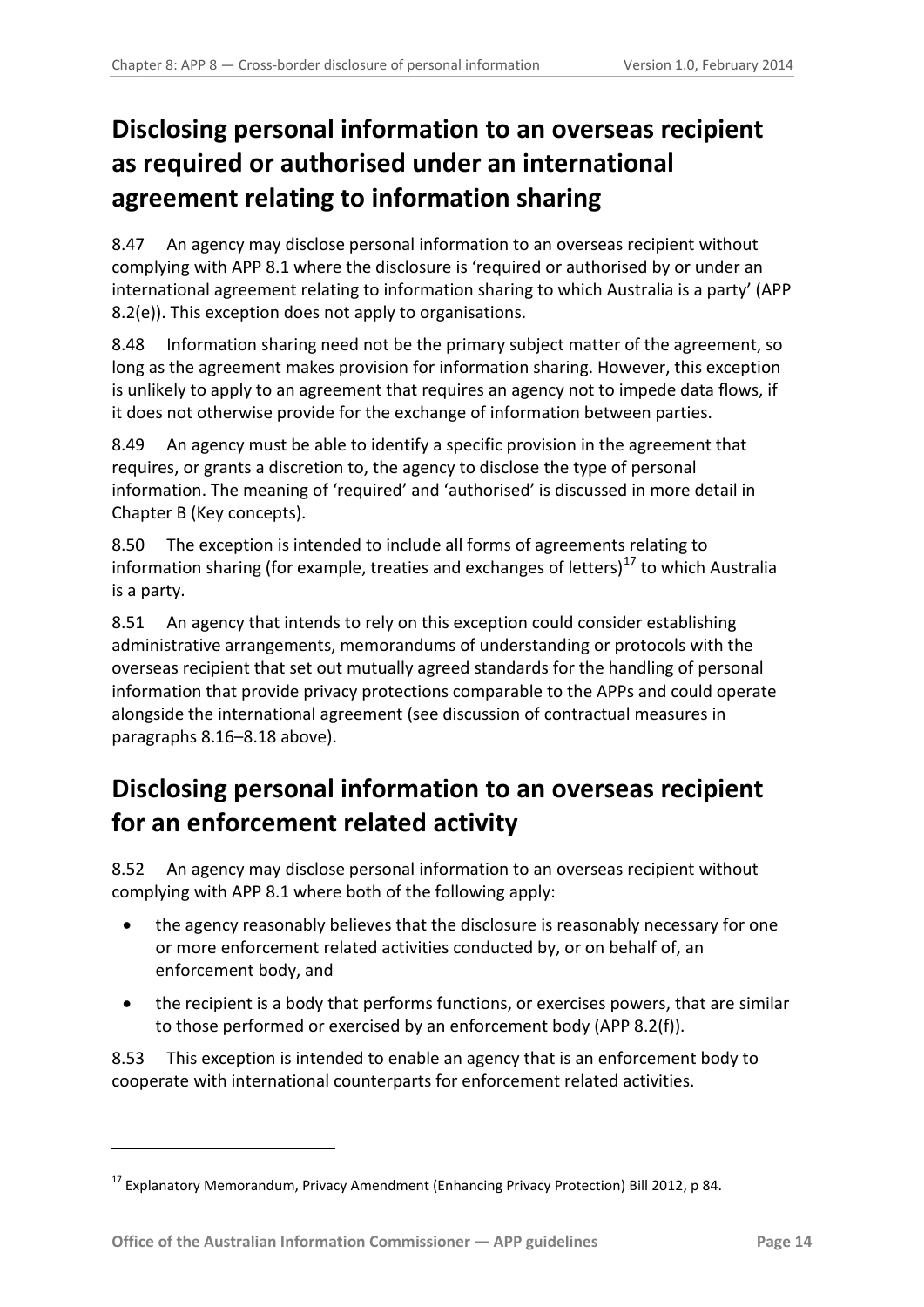8.54 'Enforcement body' is defined in s 6(1) as a list of specific bodies and is discussed in Chapter B (Key concepts). The list includes Commonwealth, State and Territory bodies that are responsible for policing, criminal investigations, and administering laws to protect the public revenue or to impose penalties or sanctions. Examples of Commonwealth enforcement bodies are the Australian Federal Police, Australian Crime Commission, Customs, the Integrity Commissioner,  $^{18}$  $^{18}$  $^{18}$  the Immigration Department,  $^{19}$  $^{19}$  $^{19}$ Australian Prudential Regulation Authority, Australian Securities and Investments Commission and AUSTRAC.

<span id="page-14-1"></span>8.55 'Enforcement related activities' is defined in s 6(1) and discussed in Chapter B (Key concepts). For further discussion of a similar exception in APP 6.2(e), see Chapter 6 (APP 6).

# <span id="page-14-0"></span>**When is an APP entity accountable for personal information that it discloses to an overseas recipient?**

8.56 An APP entity that discloses personal information to an overseas recipient is accountable, in certain circumstances, for an act or practice of the overseas recipient in relation to the information that would breach the APPs (s 16C(1)). Accountable means that the act or practice is taken to have been done by the APP entity and to be a breach of the APPs by that entity (s 16C(2)).

8.57 This accountability provision applies where:

- APP 8.1 applies to the disclosure. That is, none of the exceptions in APP 8.2 apply to the disclosure
- the APPs do not apply to the overseas recipient in relation to the personal information (for more information about when the APPs will apply see Chapter A (Introductory matters)), and
- an act or practice by the overseas recipient would breach the APPs (other than APP 1) if they had applied  $(s 16C(1))$ .

8.58 Under the accountability provision, an APP entity may be liable for the acts or practices of the overseas recipient (and the individual will have a means of redress) even where:

- the entity has taken reasonable steps to ensure the overseas recipient complies with the APPs (see APP 8.1) and the overseas recipient subsequently does an act or practice that would breach the APPs
- the overseas recipient discloses the individual's personal information to a subcontractor and the subcontractor breaches the APPs<sup>20</sup>

<sup>18</sup> 'Integrity Commissioner' is defined in s 6(1) as having the same meaning as in the *Law Enforcement* 

<span id="page-14-2"></span>*Integrity Commissioner Act 2006.*<br><sup>19</sup> 'Immigration Department' is defined in s 6(1) as the Department administered by the Minister<br>administering the *Migration Act 1958*.

<span id="page-14-4"></span><span id="page-14-3"></span><sup>&</sup>lt;sup>20</sup> Explanatory Memorandum, Privacy Amendment (Enhancing Privacy Protection) Bill 2012, p 84.